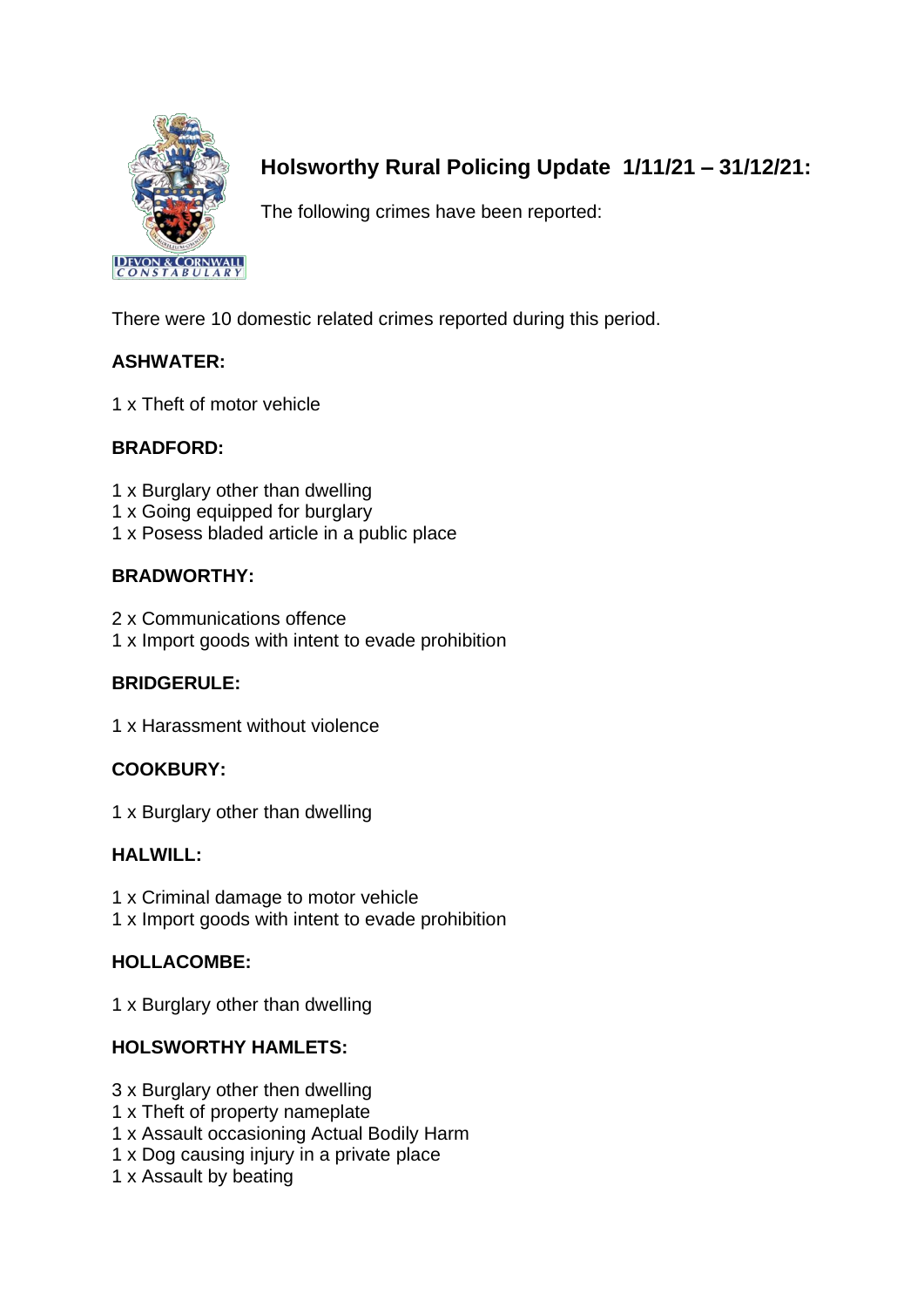1 x Theft - other

### **PANCRASWEEK:**

1 x Owner of dog dangerously out of control

### **PYWORTHY:**

3 x Burglary other than dwelling

### **SHEEPWASH:**

1 x Use threatening/abusive/insulting words or behaviour

#### **ST. GILES ON THE HEATH:**

1 x Use threatening/abusive/insulting words or behaviour 1 x Assault occasioning Actual Bodily Harm

### **TETCOTT:**

1 x Communications offence

### **THORNBURY:**

1 x Theft – other

- 3 x Burglary other than dwelling
- 1 x Import goods with intent to evade prohibition

#### **WEST PUTFORD:**

1 x Use threatening/abusive/insulting words or behaviour

Sadly, the last couple of months has seen a spate of burglaries from outbuildings across our area. An arrest has been made in relation to the going equipped for burglary offence and investigations are ongoing into these incidents. We would ask residents to remain extremely vigilant and to report any suspicious activity to us, using one of the methods detailed below.

Crime prevention advice is available on our website: [Rural crime | Devon and Cornwall Police \(devon-cornwall.police.uk\)](https://www.devon-cornwall.police.uk/advice/your-community/rural-crime/)

# **If you have an incident to report, don't hesitate to ring the Police on 101, or email [101@dc.police.uk](mailto:101@dc.police.uk).**

**Always call 999 if you see a crime taking place.**